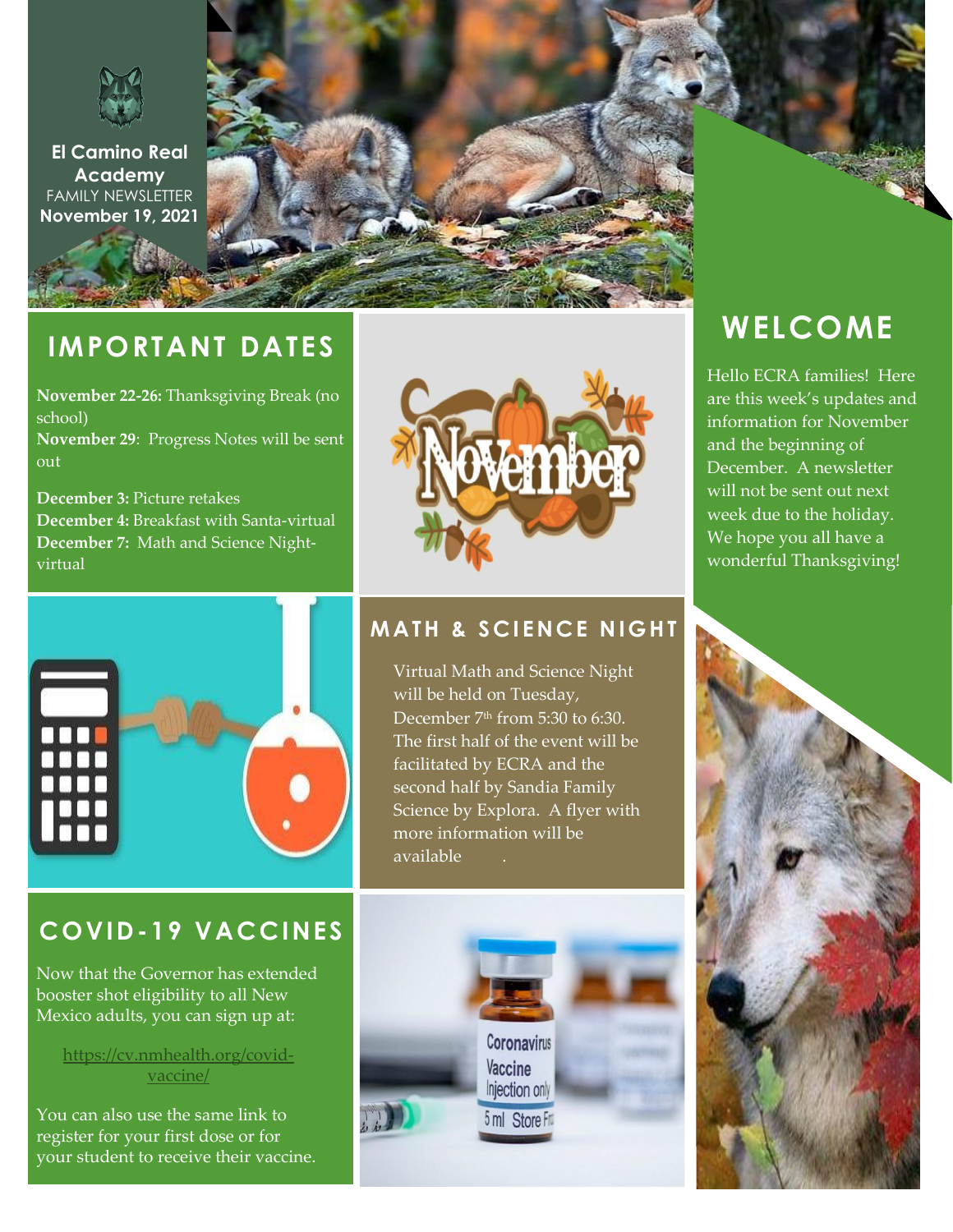

**GOOGLE MEET LINK:** https://meet.google.com/how-atez-agp?authuser=0